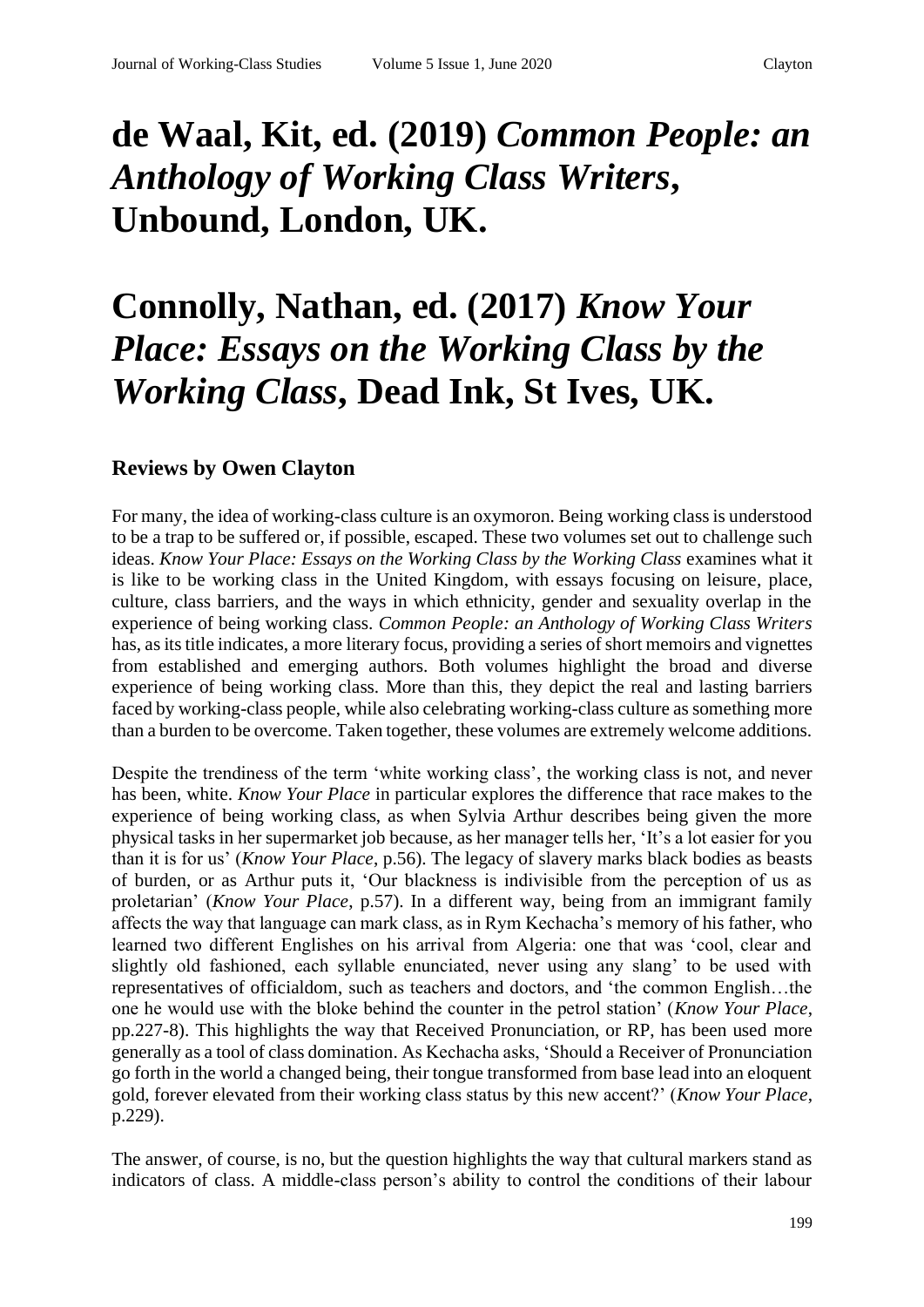might be almost the same as those of a working-class person, but a posh accent and a knowledge of French wine are useful ideological tools to allow one exploited worker to assume superiority over another. And thankfully both volumes emphasise the arbitrary and even comic nature of class identity markers. For Jenny Knight, for example, a desire to become middle class was summed up by the act of drinking 'Mat-oose Row-say' (Mateus Rosé) wine (*Common People*, p.205), while Louise Doughty describes the trivial differences that symbolise the cultural class divide: 'we didn't have a sitting room; we had a lounge. In the lounge we sat not on a sofa but on a settee. We had dinner at lunchtime and the evening meal was called tea.' (*Common People*, p.134). A particular absurdity, as Kath McKay notes, is the way that the term 'professional' is used to divide middle-class from working-class jobs: 'if you are working class you can't be professional', she states, even though the term denotes someone doing a particular job for a living (*Know your Place*, p.180). No one would call a cleaner a professional, yet she is. Indeed, as Cath Bore writes, in Britain a cleaner is more likely to be called a 'scrubber', just one more in a long line of class-based insults (*Know your Place*, p.151).

While race, gender and sexuality are protected characteristics in the UK, class is not. And as both volumes show, class barriers remain. Trying to break into scriptwriting, for instance, Wally Jiagoo asks and answers a question posed by every working-class person who has attempted to make it in a middle-class industry: 'why was I so terrible at schmoozing…? The reason is: cliques' (*Know your Place*, p.104). Oxbridge networks dominate, and even when a working-class person does manage to sit down at the same dinner table as the scions of the upper crust, as in Riley Rockford's wonderful vignette, they are discouraged from participating by conversations about backpacking holidays and prestigious (unpaid) internships at tech companies (*Common People*, p.106). In a brilliant essay, Kate Fox describes how her Northern accent prevented her from being considered for a role as a national TV news presenter: 'British people would rather be invaded by Hitler than have a Northerner reading the news', she quips (*Know your Place*, p.192). Essays in both volumes describe the chippiness (defensiveness) that results from working-class people internalising shame about their origins.

As a result of this shame, confidence (and its lack) becomes another indicator of class: Durre Shahwar Mughal argues that 'the working classes are constantly riddled with self-doubt and imposter syndrome' (*Know Your Place*, p.72), while Cathy Rentzenbrink says 'What I envy most about posh people is their confidence' (*Common People*, p.79). What enables such confidence, of course, is a lack of worry: a breezy sense of having always been taken of, that everything will always be OK, even if Mummy and Daddy have to step in on occasion. In contrast, as Rebecca Winson rightly notes, 'When you're working class, worry is just there, a constant background hum everyone can hear' (*Know Your Place*, p.132). The permanent stress caused by a lack of money means that working-class people know that tomorrow will not be OK, because today was not OK.

Both volumes also focus on the class implications of leisure. Many working-class activities are frowned upon by the middle classes, such as eating processed food. Suffering the thousands of micro stresses that affect working-class life means that Laura Wadell has come to associate 'bad food with free time', a connection that many middle-class people would fail to understand (*Know Your Place*, p.26). For Yvonne Singh, who grew up brown seeing 'PAKS [sic] OUT' and 'NF' slogans graffitied on walls near her home, it was not eating but going to the seaside that meant experiencing 'a magical landscape unlike anything I'd known', a place where she could imagine a better world (*Know Your Place*, pp.35-37). Similarly, for Anitha Sethi, a trip to the Lake District during her childhood gave her a 'new perspective…The heart has opened up huge enough to be filled with those deep lakes and mountains' (*Common People*, pp.215